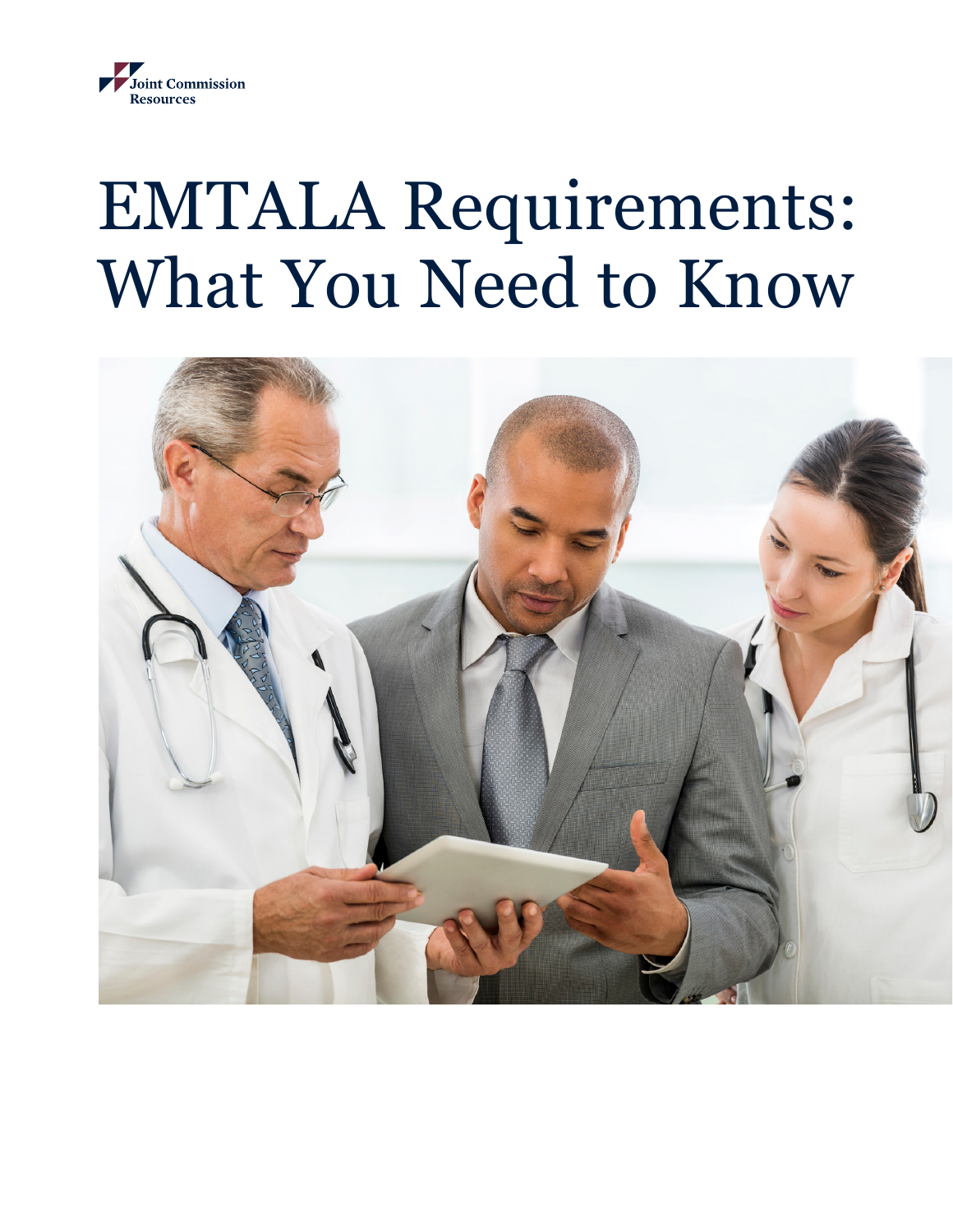The Emergency Medical Treatment & Labor Act (EMTALA), often referred to as the "anti-dumping" law, was enacted by Congress in 1986 to ensure access to emergency services, regardless of an individual's ability to pay. EMTALA requirements apply to every Medicare-participating hospital that offers emergency services. Such hospitals must provide a medical screening examination (MSE) when a request is made by an individual for examination or treatment of an emergency medical condition (EMC), including labor, regardless of their ability to pay. After the MSE, if the patient is determined to have an EMC, then the hospital is required to provide stabilizing treatment. If a hospital can't stabilize a patient within its capability, or if the patient requests, the hospital must secure and implement an appropriate transfer.

## There are differences between hospital validation and complaint surveys and an EMTALA survey:



- EMTALA surveys are solely complaint driven
- Hospitals are not routinely surveyed for EMTALA compliance as part of initial or recertification surveys
- Deemed status is irrelevant, EMTALA requirements apply to all hospitals
- In addition to termination from participation in Medicare, the Office of Inspector General can take enforcement action in the form of civil monetary penalties against hospitals and physicians

# A dedicated emergency department (DED) is a department of a hospital, either on or off campus, that meets one of the following criteria:

- (1) The department licensed by the State as an emergency department/room; or
- (2) The department is held out to the public as a location for the provision of care for EMCs on an urgent basis, without a previously scheduled appointment. "Held out to the public" includes areas such as the name of the department, signage, advertising, online description of services, etc.; or
- (3) During the preceding calendar year, at least one-third of all department visits were for the treatment of EMCs on an urgent basis without a previously scheduled appointment. Bear in mind, this might include other departments where individuals may present unscheduled for evaluation and treated for EMCs, for example labor and delivery, behavioral health, and urgent care departments.



# Key Provisions of EMTALA Requirements

While hospitals may be cited at any level for noncompliance with EMTALA, certain provisions result in the severest level of penalties. For instance, dedicated emergency departments must provide appropriate medical screening exams, and, if the patient has an emergency medical condition, the facility must provide stabilizing treatment without delay and without inquiries about the individual's ability to pay.

Appropriate transfer of unstable patients is required, and receiving hospitals, even those without dedicated emergency departments, must meet certain requirements as well. MSEs must be performed by qualified medical person (QMP), identified and approved as such by the hospital's governing body in the medical staff by-laws or in the rules and regulations. MSEs must be applied in a nondiscriminatory manner, without regard to the patient's payment status, race, national origin, disability, sexual orientation, or any other factor. The exam must be sufficient to determine with reasonable clinical confidence that an emergency condition exists or not. Exams may not be delayed for any reason, including suggesting that patients obtain services elsewhere at lower cost or that insurance may cover treatment.

However, as long as it does not delay or discourage exam treatment, a hospital may allow for a regional registration process (for example, obtaining insurance information, identifying emergency contacts, or contacting the primary physician or health plan to obtain a history).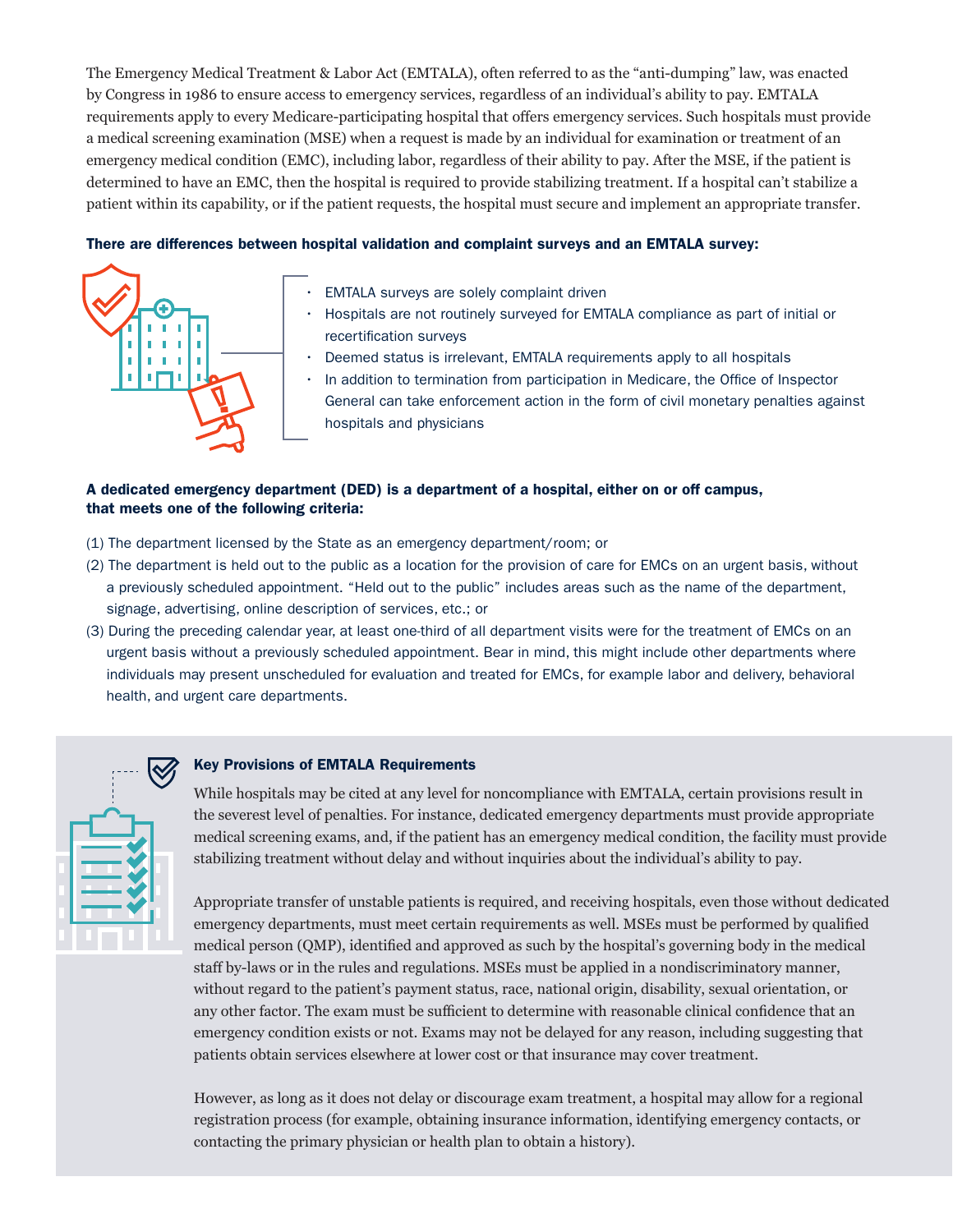



#### Emergency Medical Conditions (EMC)

Hospitals must provide necessary stabilizing treatment for emergency medical conditions, which is defined as conditions that include acute symptoms of such severity that without treatment the patient's (including unborn child) health is placed in serious jeopardy, serious impairment of bodily functions may ensue, serious dysfunction of an organ or body part is a possibility, and, if the emergency is psychiatric in nature, the patient is dangerous to himself or others. For women in labor, this means pregnant women who are having contractions, and there is inadequate time for safe transfer to another hospital, or the transfer poses a threat to the health or safety of the woman or the unborn child.



#### Appropriate Transfer

For patients with an EMC, an appropriate transfer to another hospital can be provided if the patient (or their representative) requests to be transferred, after the patient/representative has been informed of the hospital's obligations under EMTALA and the risks of an associated transfer. A transfer may also be provided if the physician signs and certifies that the benefits of transfer to another hospital outweigh the risks. If the physician is not physically present in the ED at the time of transfer, then a QMP may sign the risks and benefits certification after consulting with a physician, and the physician must countersign the certification in a timely manner. Additionally, treatment must be provided to minimize risks of transfer and the transfer is executed with appropriate qualified individuals, equipment, and life support measures.

The receiving hospital must obtain consent from the sending hospital and all relevant records must accompany the patient; any records that are not immediately available must be sent when they become so. Recipient hospitals are not obligated to conduct another medical screening exam when they receive the patient. However, a Medicare participating hospital that has specialized capabilities may not refuse to accept transfer of an individual who requires such specialized capabilities if the receiving hospital has the capacity to treat the individual, regardless of whether or not the receiving hospital has a dedicated emergency department.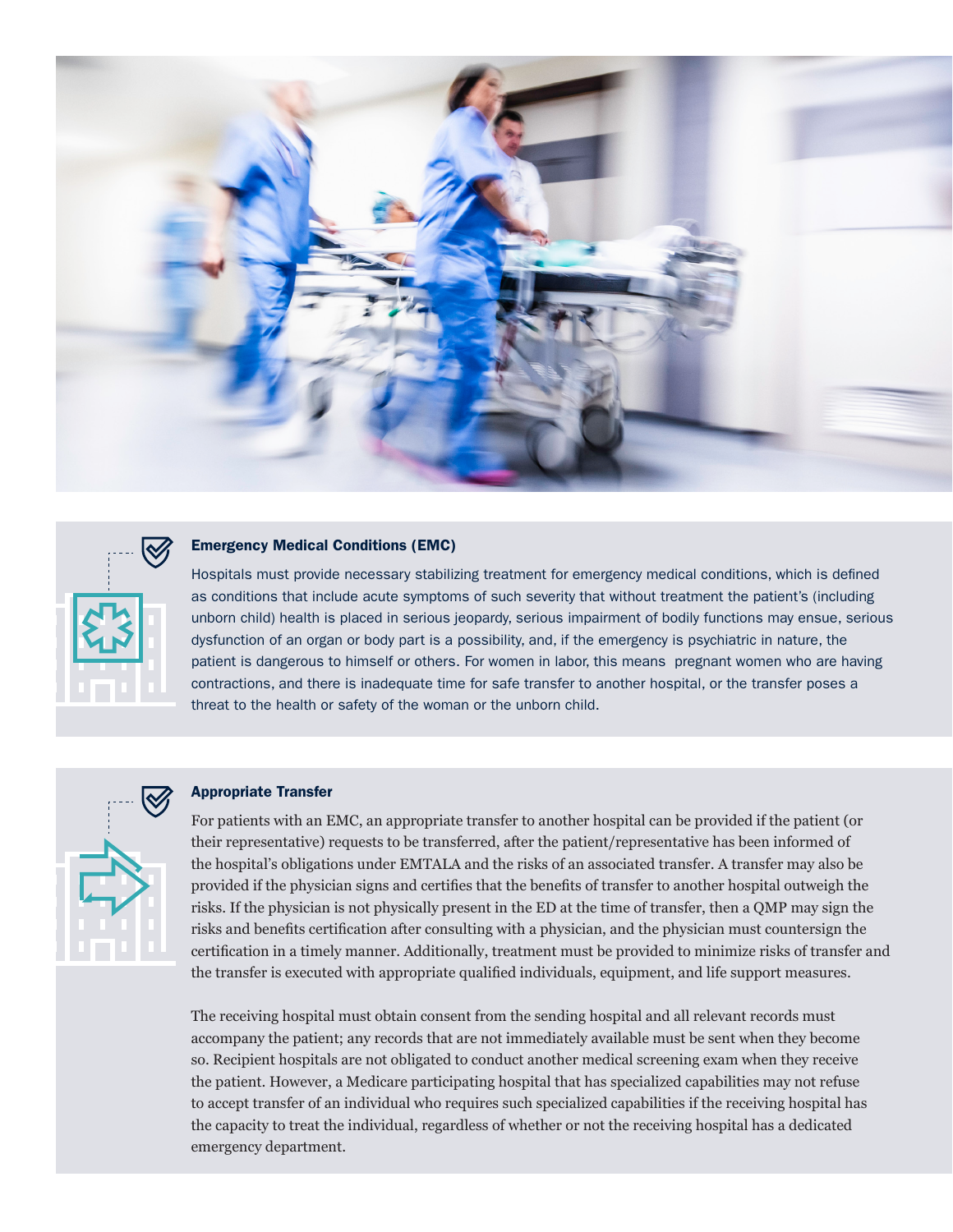# EMTALA Requirements

Hospitals with dedicated emergency departments are required to take the following measures:

- Adopt and enforce policies and procedures related to EMTALA
- Post signs in the dedicated emergency department specifying rights of individual experiencing an emergency medical condition
- Maintain records related to individuals transferred for a period of five years
- Maintain a list of physicians who are on call to provide further evaluation and/or treat and stabilize the patient in an emergency medical condition
- Maintain the central log of individuals who come to the dedicated emergency department for treatment

Hospitals are required to maintain medical and other records related to transferred patients for a period of five years from the date of transfer – or longer, if required by the state.

Signage must be posted conspicuously and in clear, easily understood language, large enough to be read from a distance, and comply with state requirements. Signage must be posted at the entrance to the emergency department, admitting area, waiting room, and treatment areas.

As per EMTALA standards, signage must also include that, if an individual has a medical emergency or is in labor, they have the right to receive care within the capabilities capacity of the hospital, staff, and facilities; the patient has a right to receive an appropriate medical screening examination; the hospital must provide necessary stabilizing treatment, including treatment for an unborn child; transfer to another facility, if necessary; and if the hospital does or does not participate in Medicaid.



## On-Call Physicians

On-call physicians also have EMTALA-dictated requirements. In accordance with resources available to the hospital, there must be positions for specialties and subspecialties available on call. They must be listed individually on the call list, not by groups for a single phone. The ED physician must have direct access to oncall physicians, and, if requested by the emergency department, an on-call physician must respond within a reasonable amount of time as set by a hospital's medical staff bylaws, policies, and procedures.



#### Central Log

Hospitals must maintain a central log for their dedicated emergency departments. This log is required to track the care provided to each individual who comes to the hospital seeking care for an emergency medical condition. It must include whether the individual refused treatment, was refused treatment, was admitted, treated, stabilized, transferred, or discharged.



### Reporting

Recipient hospitals that suspect an individual has been transferred improperly are required to report the incident to CMS or the state survey agency within 72 hours. Improper transfers include recipient hospitals receiving a patient with an unstable emergency medical condition and so was not provided appropriate transfer; the recipient hospital did not agree in advance to accept the transfer or receive appropriate medical records; or the transfer occurred when qualified personnel, transportation, equipment, and medically appropriate life-support measures were not available (for instance, a patient who should have been transferred in a ACLS ambulance was transferred in a BLS ambulance instead); and, finally, the recipient hospital did not have the available space and qualified personnel to treat the patient.